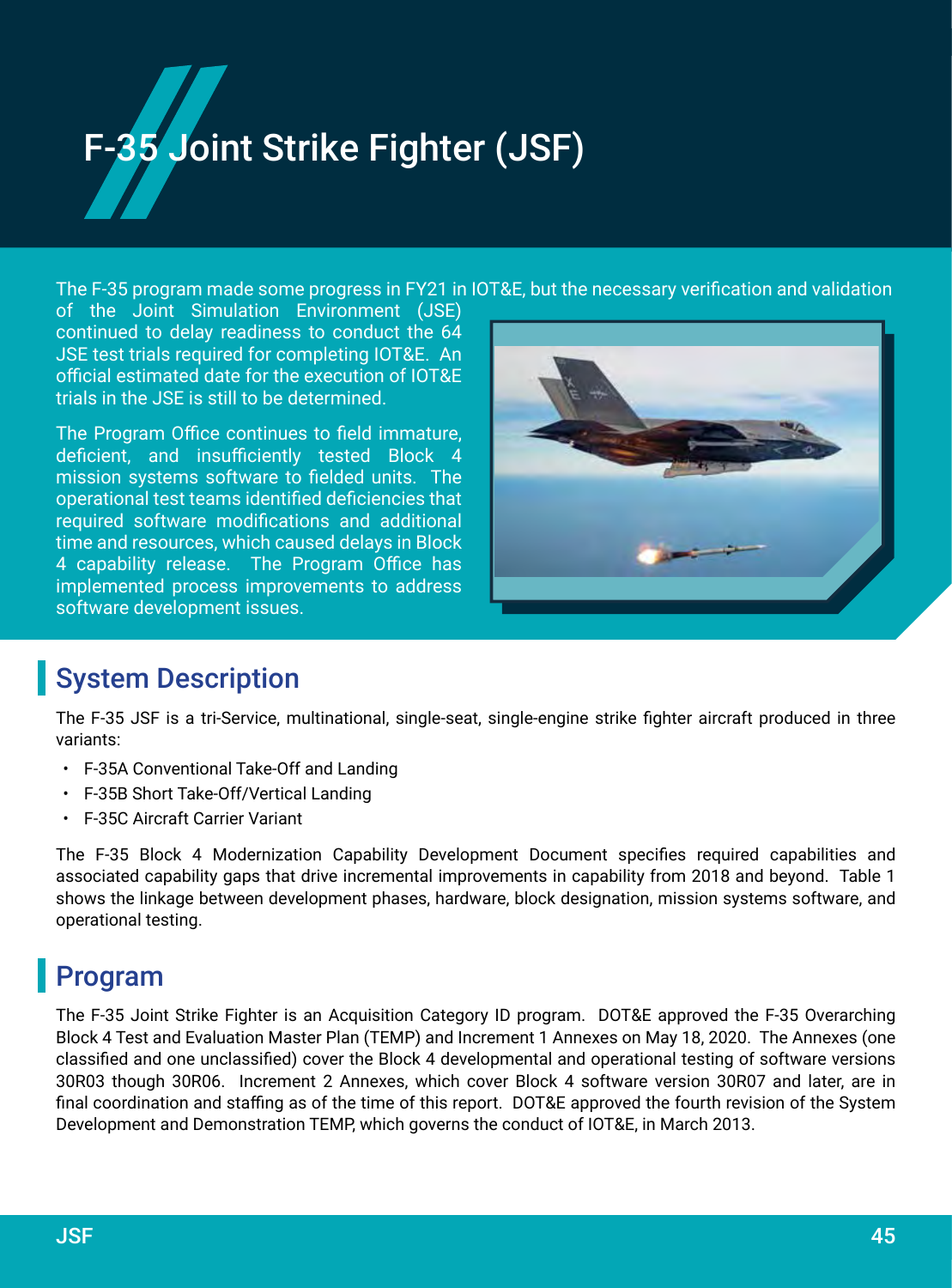| Table 1. Linkage of Development Phase with Hardware, Block Designation, Mission<br><b>Systems Software, and Operational Testing</b> |                                                    |                                     |                                                     |                                                                                                                                                                                                                                                     |  |  |  |  |  |
|-------------------------------------------------------------------------------------------------------------------------------------|----------------------------------------------------|-------------------------------------|-----------------------------------------------------|-----------------------------------------------------------------------------------------------------------------------------------------------------------------------------------------------------------------------------------------------------|--|--|--|--|--|
| $F-35$<br><b>Development</b><br><b>Phase</b>                                                                                        | <b>Major</b><br><b>Avionics</b><br><b>Hardware</b> | <b>Capabilities</b>                 | <b>Mission</b><br><b>Systems</b><br><b>Software</b> | <b>Operational Testing</b>                                                                                                                                                                                                                          |  |  |  |  |  |
| <b>SDD</b>                                                                                                                          | <b>TR-1</b>                                        | <b>Block 2B</b>                     | Block 2B<br>Software                                | Marine Corps Fielding Reports and<br>F-35B IOC<br>Service and JOTT test events<br>Formal OUE canceled                                                                                                                                               |  |  |  |  |  |
|                                                                                                                                     | $TR-2$                                             | Block 3i                            | Block 3i<br>Software                                | Air Force Fielding Reports and F-35A<br><b>IOC</b><br>Service and JOTT test events                                                                                                                                                                  |  |  |  |  |  |
|                                                                                                                                     |                                                    |                                     | Block 3F/<br>3FR6**                                 | Pre-IOT&E Increment 1 (Jan - Feb<br>2018) Cold Weather Deployment<br>For-score testing to evaluate the<br>suitability of the F-35 air system and<br>alert launch timelines in an extreme<br>cold weather environment.                               |  |  |  |  |  |
|                                                                                                                                     |                                                    | <b>Block 3F</b>                     | <b>Block</b><br>3F/30R00***                         | <b>Navy Service Fielding Reports</b><br><b>Pre-IOT&amp;E Increment 2 (Starting</b><br>Mar 2018)<br>For-score testing of limited two-<br>ship mission scenarios, F-35A<br>deployment, F-35C deployment to a<br>carrier, and weapons delivery events. |  |  |  |  |  |
| C2D2                                                                                                                                |                                                    |                                     | 30R02.04                                            | Portion of Formal IOT&E (Dec 2018<br>- Sep 2019)                                                                                                                                                                                                    |  |  |  |  |  |
|                                                                                                                                     |                                                    | <b>Block 4, 30</b>                  | 30R04.52                                            | <b>Portion of Formal IOT&amp;E: Electronic</b><br>Attack (EA) trials (Jul 2020)                                                                                                                                                                     |  |  |  |  |  |
|                                                                                                                                     |                                                    | <b>Series</b>                       | 30R06.041 &<br>.042                                 | U.S. Operational Test Team<br>evaluated these versions in FY21                                                                                                                                                                                      |  |  |  |  |  |
|                                                                                                                                     |                                                    |                                     | 30R06.042                                           | Software fix needed for <b>IOT&amp;E</b><br>weapons event in June 2021                                                                                                                                                                              |  |  |  |  |  |
| C2D2                                                                                                                                | $TR-2$                                             | <b>Block 4, 30</b><br><b>Series</b> | 30R07, 30R08+                                       | Dedicated operational tests planned<br>for each release of capability                                                                                                                                                                               |  |  |  |  |  |
|                                                                                                                                     | $TR-3$                                             | <b>Block 4, 40</b><br><b>Series</b> | 40R0X                                               | Dedicated operational tests planned<br>for each release of capability                                                                                                                                                                               |  |  |  |  |  |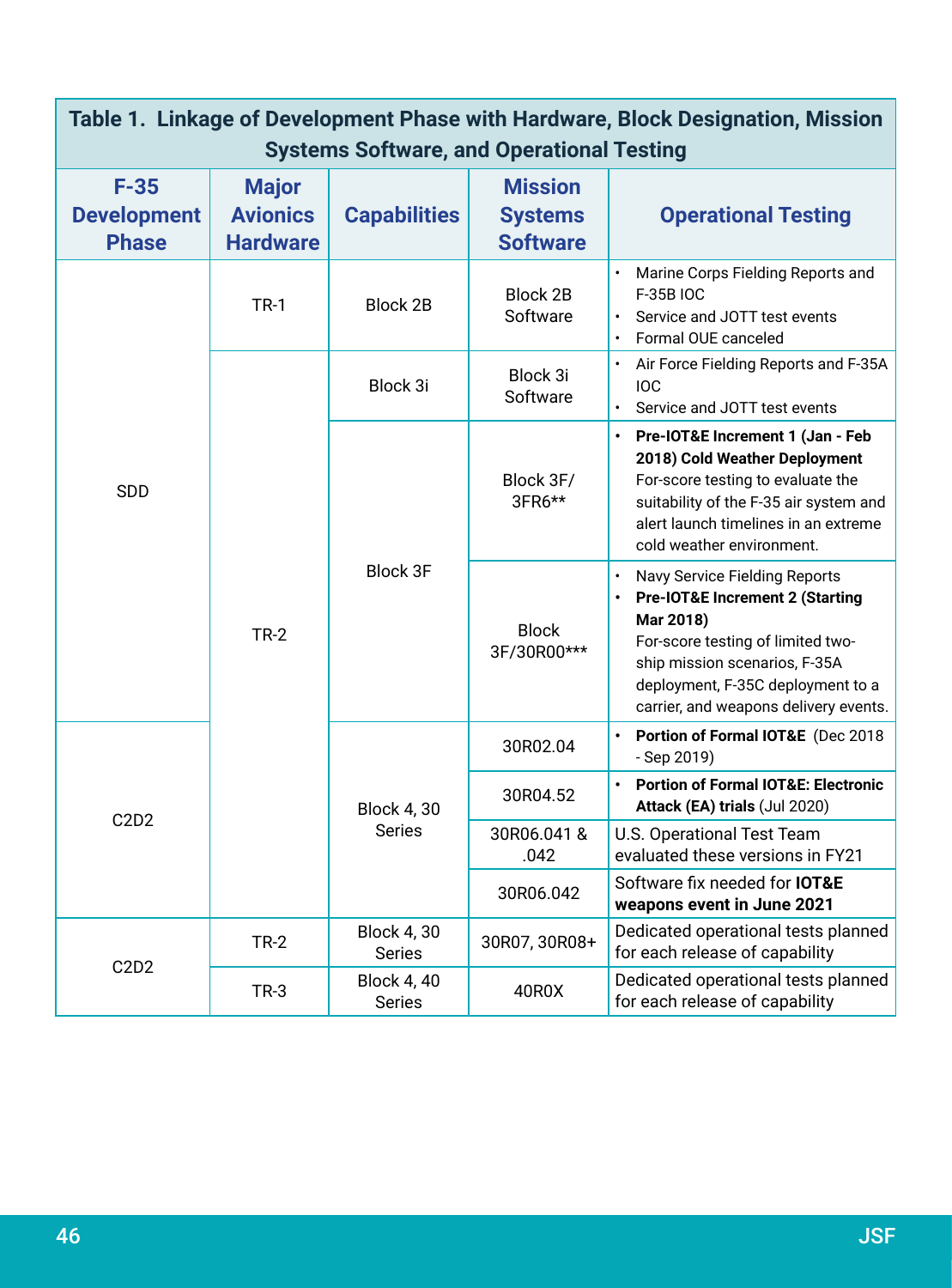## **Table 1. Linkage of Development Phase with Hardware, Block Designation, Mission Systems Software, and Operational Testing**

#### Notes:

\* For-score IOT&E events are highlighted in bold.

\*\* The final planned version of Block 3F software was 3FR6.

\*\*\* The program changed software nomenclature for the initial increments of Block 4 from "3F" used during SDD to "30RXX" for development and "30PXX" for fielding software. The 30 series of software is compatible with the Block 3F aircraft hardware configuration and is being used to address deficiencies and add Service-prioritized capabilities.

Acronyms: C2D2 – Continuous Capability Development and Delivery; IOC – Initial Operational Capability; JOTT – JSF Operational Test Team; OUE – Operational Utility Evaluation; SDD – System Development and Demonstration; TR-X – Technical Refresh [version #], referring to the suite of core avionics processors.

## Major Contractors

Lockheed Martin, Aeronautics Company – Fort Worth, Texas. Pratt & Whitney, a subsidiary of Raytheon Technologies – East Hartford, Connecticut.

## Test Adequacy and **Performance**

#### IOT&E Progress

The F-35 program is nearing completion of a multi-year IOT&E. The JSF Operational Test Team (JOTT) has completed cold-weather testing; a series of weapons trials (both bombs and missiles); cybersecurity testing of the air vehicle, training systems, mission data reprogramming laboratory, and the Autonomic Logistics Information System (ALIS); deployments to ships and austere environments; and testing that compared F-35 performance to that of fourth-generation fighters against traditional and more modern surface-to-air threats currently fielded by potential adversaries. Open-air test missions evaluated the F-35 in multiple roles: offensive counterair (OCA), defensive counter-air (DCA), cruise missile defense (CMD), suppression/destruction of enemy air defenses (S/DEAD), reconnaissance, electronic attack (EA), close air support, forward air control (airborne), strike coordination and armed reconnaissance, combat search and rescue, anti-surface warfare, and air interdiction. Test trials were conducted in varying threat environments using two-, four-, and eight-F-35

aircraft mission scenarios. During the S/DEAD and EA trials, the F-35 faced operationally representative surface-to-air threat environments represented by Radar Emulators (RE). Open air test trials were completed in June 2021, with the execution of the final AIM-120 missile trial accomplished using an F-35C aircraft. Deficiencies in earlier versions of the aircraft software prevented this event from being accomplished sooner. The program delivered software version 30R06.42 with the fixes in June 2021, enabling the operational test team to complete the trial. Suitability and cyber data collection required for the IOT&E test plan were completed by the end of CY20.

#### JSE Development Progress

The only remaining module of the IOT&E test plan is the 64 trials in the JSE at Naval Air Station Patuxent River, Maryland. These trials include 11 DCA, 22 CMD, and 31 combined OCA/AI/DEAD trials in operationally representative, dense, defense in-depth scenarios with the latest threat systems that are not available on open air ranges. All three F-35 variants will be involved in the execution of the trials.

Although the JSE team made steady progress in maturing the simulation and improving overall system stability, significant work remains to complete the necessary verification and validation process, which compares JSE component and system-level performance to F-35 flight test data to accredit the JSE for operational test trials. The JSE team completed a schedule review and risk analysis to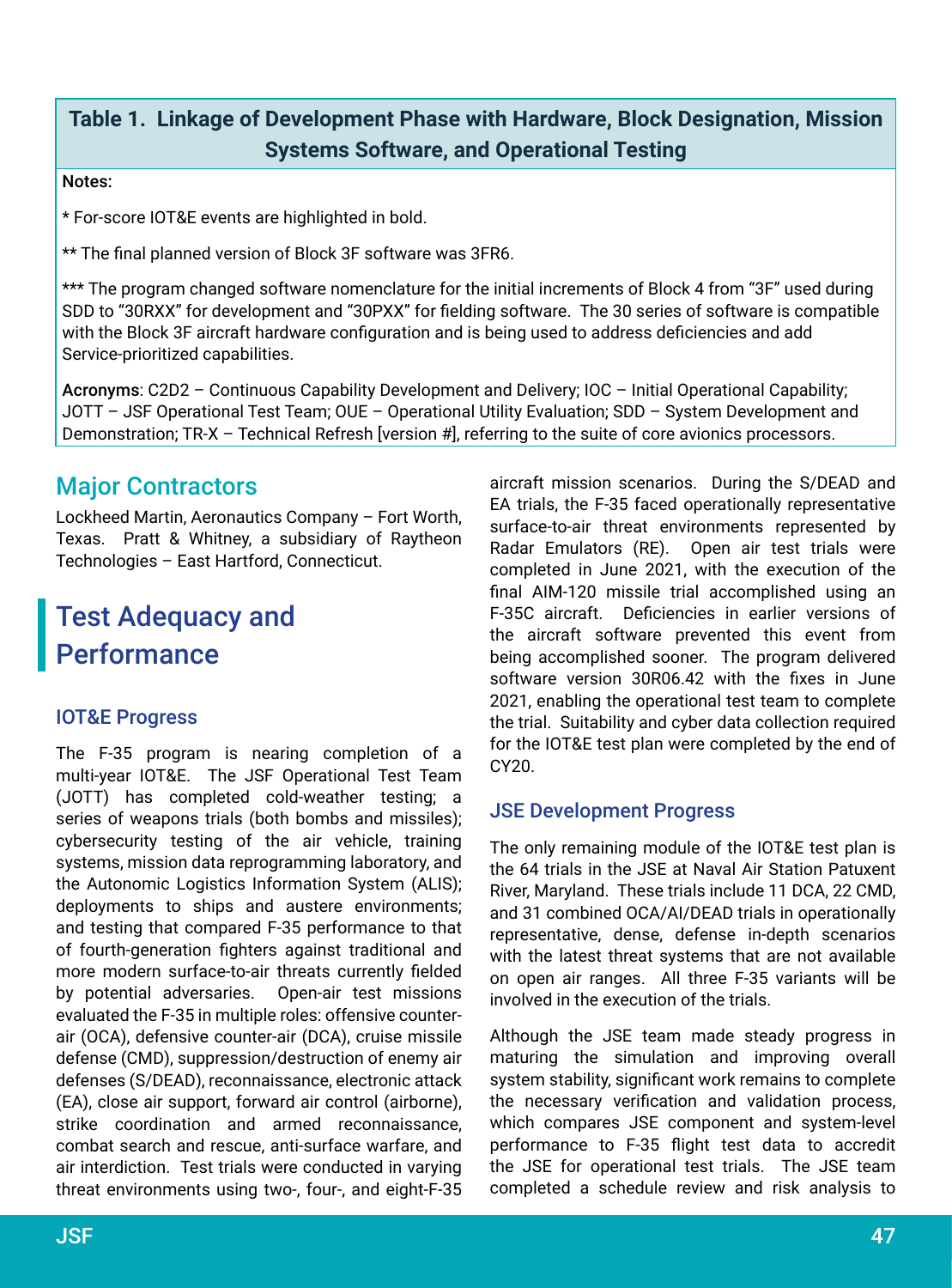update the integrated master schedule, but an official estimated date for execution of for-score IOT&E trials in the JSE is still to be determined.

The JSE schedule has suffered multiple delays since 2015, when the Joint Program Office (JPO) transferred development and overall management of the simulation from Lockheed Martin, in an environment referred to as the Verification Simulation (VSim), to the combined JPO and Naval Air Systems Command (NAVAIR) government team at Naval Air Station Patuxent River, Maryland. Constructing and integrating the complex hardware and many software models, including Lockheed Martin's "F‑35 In-A-Box" digital model of the aircraft, into the JSE has proven to be a difficult undertaking. The JPO and NAVAIR team underestimated the required level of effort to integrate and accredit a simulation of this complexity. When it was initially transferred to the government team in 2015, the JPO projected the JSE to be completed in 2017, but the schedule slipped nearly year-for-year over the following six years, despite significant progress in development. As of December 2021, significant work is required to complete the development, validate the models, and accredit the simulation before scored trials can begin.

An independent technical assessment, conducted by Johns Hopkins Applied Physics Laboratory, the Carnegie Mellon University Software Engineering Institute, and the Georgia Tech Research Institute, was completed in May 2021. The team concluded that the JSE effort needed additional financial and personnel resources, along with strong support from all stakeholders to support IOT&E requirements. DOT&E requires the JSE to complete the planned verification, validation, and accreditation process to ensure the JSE will accurately represent aircraft performance and the threat environment, so the JSE results inform an adequate effectiveness evaluation.

#### Block 4 Development

The JPO designed the current development process, referred to as Continuous Capability Development and Delivery (C2D2), to provide new capabilities and updates in six-month increments, but it has not worked as envisioned. The program continues to field immature, deficient, and insufficiently tested mission systems software to fielded units without

adequate operational testing. Although the program designed C2D2 around commercial "agile software" development concepts, it does not adhere to the published best practices that include clear articulation of the capabilities required in the Minimum Viable Product, focused testing, comprehensive characterization of the product, and full delivery of the specified operational capabilities. The program did not deliver programmed capabilities to operational units, as defined in the Air Systems Playbook.

The program has not sufficiently funded the developmental test (DT) teams to adequately test, analyze data, or perform comprehensive regression testing to assure that unintentional deficiencies are not embedded in the software prior to delivery. In addition, integration labs must undergo a continuous verification, validation, and accreditation (VV&A) process using flight test data to provide adequate lab infrastructure. Finally, additional instrumented DT aircraft must be provided to test the wave of new capabilities, configurations, and fixes to program deficiencies from System Development and Demonstration (SDD).

The current C2D2 process has resulted in frequent shifting of priorities, discoveries of critical warfighting deficiencies after fielding to the combat units, and marginalization of meaningful operational testing and data analyses. Developmental testing of software is often truncated early, so baseline system characterization is inadequate and structured operational testing is executed simultaneously with software deliveries to the field units. The program planned to reduce flight testing with the C2D2 process by leveraging more testing in Lockheed Martin's laboratory and simulation environments, but to date that plan has not been successful due to the limitations of those test environments. The Lockheed Martin laboratories and simulations are not capable of replicating operationally representative flight conditions or target complexities and densities.

Because the current six-month C2D2 timeline has proven unsustainable, and in order to stabilize major hardware configuration changes prior to the transition to the Technical Refresh-3 configuration, the JPO is extending the development timeline to one-year increments with software version 30R08 that will begin developmental testing in December 2021.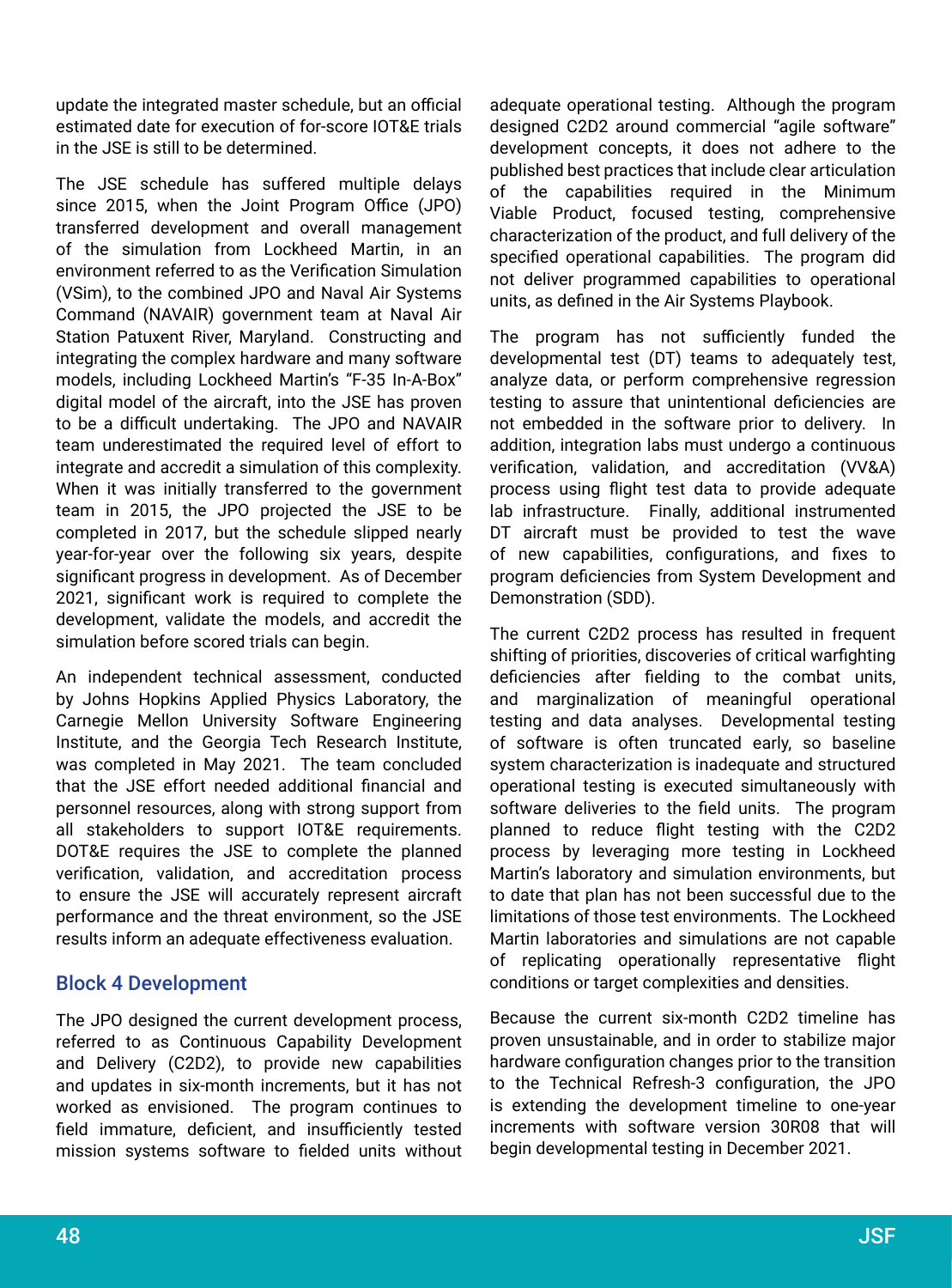Although designed to introduce new capabilities or fix deficiencies, the C2D2 process has often introduced stability problems and/or adversely affected other functionality. This results in the operational test units and the field units discovering deficiencies in the software. Significant operational deficiencies (classified) were identified by the operational test units and field units in CY20 that required software modifications.

The program adjusted the overall timeline and sequencing of capability development, based on an approved list of requirements, in a new Air System Playbook, version 16.1, that was presented to the JSF Executive Steering Board in September 2021.

The JSF program continues to carry a large number of deficiencies, and conducts recurring reviews with Service requirements representatives to prioritize resources to address them. Although initial development in Block 4 focused on addressing deficiencies that were identified during SDD while developing some new capabilities, the overall number of open deficiencies has not significantly decreased since the completion of SDD due to the continued discovery of new problems.

The program had to stop work on some development efforts in late CY20 and CY21 to redirect funding to the development of the new Technical Refresh (TR)-3 avionics configuration due to significant cost overruns and reductions. Further delays in the TR-3 development and integration may affect production delivery of aircraft delivered in the TR-3 configuration. Delays in Block 4 capabilities and weapons integrations activities may also limit the initial capabilities of aircraft delivered in the TR-3 configuration.

The integrated test teams at Edwards Air Force Base, California and Naval Air Station Patuxent River, Maryland, responsible for developmental flight testing of all F-35 variants, conducted testing with software versions 30R06 (eight iterations: 30R06.01, 30R06.02, 30R06.03, 30R06.031, 30R06.04, 30R06.041, 30R06.042, 30R06.043) and 30R07 (four iterations as of the end of September: 30R07.00, 30R07.01, 30R07.02, 30R07.03).

#### Block 4 Operational Testing

The U.S. Operational Test Team (UOTT) completed operational testing of 30R06 software in August 2020. Test missions included:

- Four Close Air Support test missions flown with F-35A and F-35B aircraft
- Four DCA test missions flown with F-35A and F-35C aircraft
- Three OCA test missions flown with F-35A and F-35C aircraft
- Two D/SEAD test missions flown with F-35A and F-35C aircraft

The UOTT completed some of these test missions by collecting limited data during large force training exercises over the test and training ranges in Alaska and off the Pacific coast. Although required by the DOT&E-approved test plan, Open Air Battle Shaping (OABS) instrumentation was not available for these training scenarios, which limited the utility of the data collected. Adequate evaluation of Block 4 capabilities against air- and surface-to-air threats continues to require the use of OABS instrumentation and threats surrogated by Radar Emulators.

Per the Block 4 TEMP and associated Annexes, operational test (OT) aircraft are required to support both developmental and operational testing. Modifications to these aircraft must be funded, scheduled, and completed just after developmental test (DT) aircraft modifications to enable integrated DT/OT, DT assist, and relevant mission-level testing of future capabilities. Without these modifications, Block 4 OT is likely to be inadequate.

#### U.S. Fleet Performance

In FY21, the trend in aircraft availability rates plateaued during the year and began declining in the final months of the year. Improvement in aircraft availability prior to June 2021 was a result of a program initiative to increase spare part availability and the lower percentage of aircraft needing depot modifications as more late-lot production aircraft entered the fleet. The sharp reduction in availability since June 2021 has been predominantly driven by spare parts not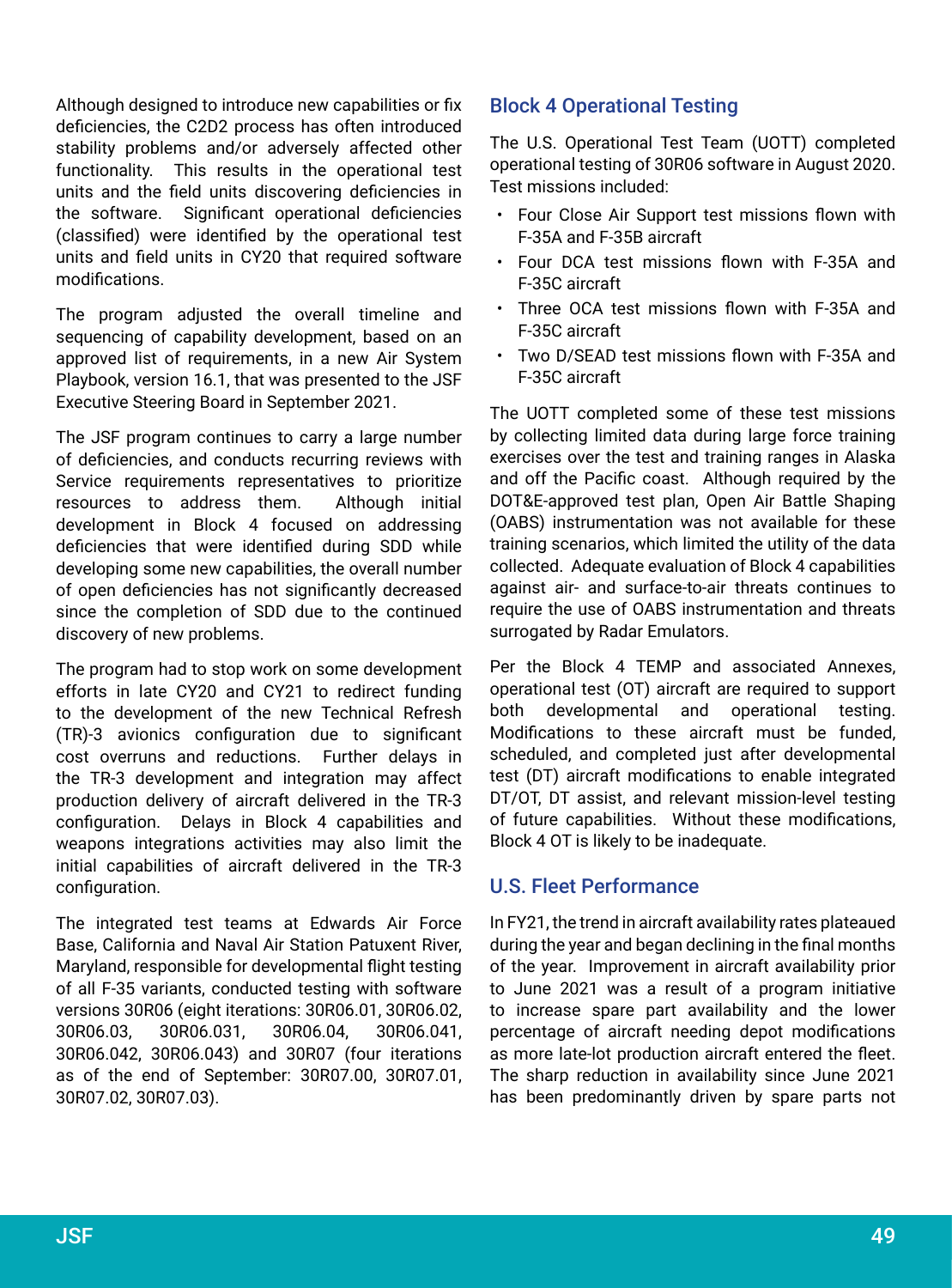being available when needed. The lack of spares inventory, and limited component-level depot repair capacity, contribute to the shortfalls in spares supply. A significant shortage of fully functional F135 engines has contributed to reduced aircraft availability. This shortage has been exacerbated by a lack of depot repair capacity. Almost all aircraft requiring an engine are F-35A variants. Although the program and the Services manage engine spares by prioritizing combat-coded units over test and training units, the shortage of spare engines has adversely affected deployed combat units as well.

The F-35 fleet remains below Joint Strike Fighter Operational Requirements Document (ORD) thresholds in some areas for overall reliability and maintainability. Maintenance data gathered through June 2021 from the U.S. fleet of all three variants show that the F-35A and F-35B are not meeting, and the F-35C is not projected to meet, the full set of ORD reliability and maintainability requirements for mature aircraft. The F-35A has accumulated the flight hours designated for maturity (75,000 hours), making it eligible for an assessment against the full ORD requirement. In June 2021, the F-35A fleet alone exceeded 200,000 flight hours, the total hours designated for the entire fleet for maturity. The F-35B fleet also reached its 75,000-hour threshold in June, making it eligible for an assessment against the full ORD requirement as well. The F-35C has not yet reached its individual variant threshold of 50,000 hours and was consequently assessed against interim goals. The tables below show reliability and maintainability trends from June 2020 to June 2021 and whether ORD requirements or imputed interim goals are being met. For the reliability metrics, higher numbers reflect better performance (a more reliable system) and for maintainability metrics, lower numbers reflect better performance (less maintenance burden). Tables 2 and 3 show trends in the reliability and maintainability metrics respectively based on data aggregated in 3-month rolling windows, where monthly reports are generated based on the last 3 months of data. This process enables trends to be observed more clearly than reports generated by only a single month of data.

#### Operational Suitability Testing

The UOTT conducted suitability testing per the annual DOT&E-approved suitability test plan in FY21. The test team conducted interviews with maintenance personnel and pilots on training, technical orders, the use of ALIS, software updates, maintenance of the low observable characteristics of the aircraft, support equipment and tools, and safety issues.

| Table 2. F-35 Reliability Metrics (Up Arrow Represents Improving Trend) |                              |                                       |                       |                                                         |                                                           |                      |                                   |                                                        |                          |                                   |                                                  |                            |                                   |                                                  |
|-------------------------------------------------------------------------|------------------------------|---------------------------------------|-----------------------|---------------------------------------------------------|-----------------------------------------------------------|----------------------|-----------------------------------|--------------------------------------------------------|--------------------------|-----------------------------------|--------------------------------------------------|----------------------------|-----------------------------------|--------------------------------------------------|
| Sar<br>$\overline{\overline{o}}$<br>ORD<br>Variant<br>Hours for         |                              | <b>Assessment as of June 30, 2021</b> |                       |                                                         |                                                           |                      |                                   |                                                        |                          |                                   |                                                  |                            |                                   |                                                  |
|                                                                         |                              |                                       | <b>MFHBCF (hours)</b> |                                                         |                                                           | <b>MFHBR (hours)</b> |                                   |                                                        | <b>MFHBME</b><br>(hours) |                                   |                                                  | <b>MFHBF_DC</b><br>(hours) |                                   |                                                  |
|                                                                         | <b>Threshold</b><br>Flight I | <b>Cumulative Flight Hours</b>        | <b>ORD Threshold</b>  | 2021<br>June <sup>:</sup><br>Change:<br>2020 to<br>June | Goal for<br>Threshold<br>Interim<br><b>ORD</b><br>Meeting | <b>ORD Threshold</b> | June 2020 to June 2021<br>Change: | Interim Goal for<br>Threshold<br><b>GRD</b><br>Meeting | <b>ORD Threshold</b>     | June 2020 to June 2021<br>Change: | Meeting Interim Goal for<br><b>ORD Threshold</b> | Requirement<br>SCI         | June 2020 to June 2021<br>Change: | Meeting Interim Goal for<br><b>JCS Threshold</b> |
| $F-35A$                                                                 | 75,000                       | 202,172                               | 20                    | ↓                                                       | No                                                        | 6.5                  | ↓                                 | No                                                     | 2.0                      | ↓                                 | Yes                                              | 6.0                        | ↓                                 | Yes                                              |
| $F-35B$                                                                 | 75,000                       | 75,141                                | 12                    | ↓                                                       | No                                                        | 6.0                  | 个                                 | No                                                     | 1.5                      | $\uparrow$                        | Yes                                              | 4.0                        | ↓                                 | Yes                                              |
| F-35C                                                                   | 50,000                       | 42,449                                | 14                    | $\uparrow$                                              | Yes                                                       | 6.0                  | ↓                                 | No                                                     | 1.5                      | ↓                                 | No                                               | 4.0                        | $\uparrow$                        | Yes                                              |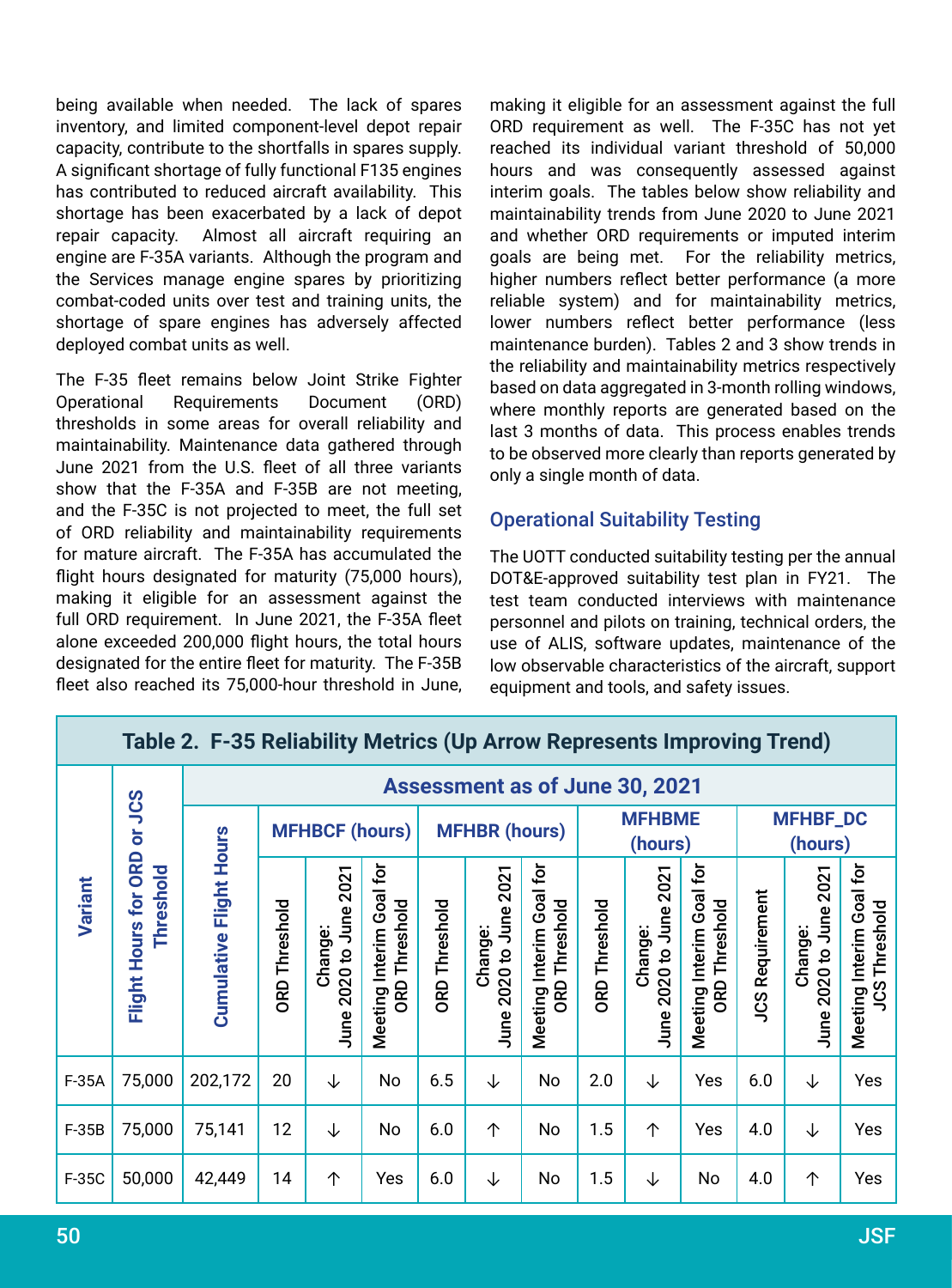| <b>Variant</b> |                                   |                            |                                | <b>MCMTCF (hours)</b>                                 |                                                                  | <b>MTTR (hours)</b>            |                                                       |                                                                  |  |
|----------------|-----------------------------------|----------------------------|--------------------------------|-------------------------------------------------------|------------------------------------------------------------------|--------------------------------|-------------------------------------------------------|------------------------------------------------------------------|--|
|                | Flight Hours for ORD<br>Threshold | Flight Hours<br>Cumulative | <b>ORD</b><br><b>Threshold</b> | Change:<br><b>June 2020</b><br>to<br><b>June 2021</b> | <b>Meeting</b><br>Interim<br>Goal<br>for ORD<br><b>Threshold</b> | <b>ORD</b><br><b>Threshold</b> | Change:<br><b>June 2020</b><br>to<br><b>June 2021</b> | <b>Meeting</b><br>Interim<br>Goal<br>for ORD<br><b>Threshold</b> |  |
| $F-35A$        | 75,000                            | 202,172                    | 4.0                            | ↓                                                     | No                                                               | 2.5                            |                                                       | No                                                               |  |
| $F-35B$        | 75,000                            | 75,141                     | 4.5                            | 个                                                     | No                                                               | 3.0                            | $\uparrow$                                            | No                                                               |  |
| F-35C          | 50,000                            | 42,449                     | 4.0                            | ↓                                                     | No                                                               | 2.5                            | ↓                                                     | No                                                               |  |

The UOTT continued developing plans to conduct a 30-day demonstration of flight operations without ALIS connectivity. As required by DOT&E, the demonstration and corresponding results must be scheduled for completion prior to the approval of the next increment of TEMP annexes.

#### ALIS and Operational Data Integrated Network (ODIN)

The program continued making plans to transition from ALIS to ODIN, but progress stagnated due to program funding constraints and the need to address pressing ALIS obsolescence and cyber challenges. The JPO altered the ALIS-to-ODIN (A2O) strategy in early 2021 to a phased approach, replacing the previous strategy of a rapid transition to and fielding of ODIN. The result was a significant delay to the planned ODIN development timeline and a merger of the ALIS and ODIN organizations into one. The key to A2O success lies in the definition of the new data architecture, fixing cybersecurity deficiencies in ALIS, and ensuring that any new ODIN hardware and software solutions build in cybersecurity from the start of development.

In June 2021, the JPO elected to down-select one ODIN hardware solution to address urgent obsolescence needs, choosing the Lockheed

Martin‑produced ODIN Base Kit (OBK). Thirty-four OBKs were procured in FY21 and are currently being fielded. Fourteen are replacing the oldest ALIS Standard Operating Unit (SOU) v1, sixteen support future site stand-ups, and four are spares for the fleet. Initial performance measurements indicate the OBK runs ALIS significantly faster than existing the SOU v1 and v2 hardware. Additionally, the OBK is significantly smaller and lighter than the legacy SOU hardware. The OBK alone weighs 65 pounds. It requires an uninterruptible power supply, which weighs an additional 69 pounds. An optional battery expansion can be included, which weighs 68 pounds. The total OBK hardware weighs between 134 and 202 pounds, much less than the 891-pound SOU. The size of the OBK is significantly less than the SOU as well, roughly a 75 percent reduction in volume. The path forward is to make all new ALIS or ODIN software compatible with minimal retrofit to the OBK hardware. ALIS will be required to be compatible with both the existing SOU and OBK hardware until all of the SOUs are replaced, which is currently expected in late 2023.

Quarterly ALIS software development in FY21 focused primarily on cybersecurity improvements, software stabilization, improved processing times, and some usability improvements. The cybersecurity authorizing officials are closely monitoring progress on cyber risk reduction. Although no formal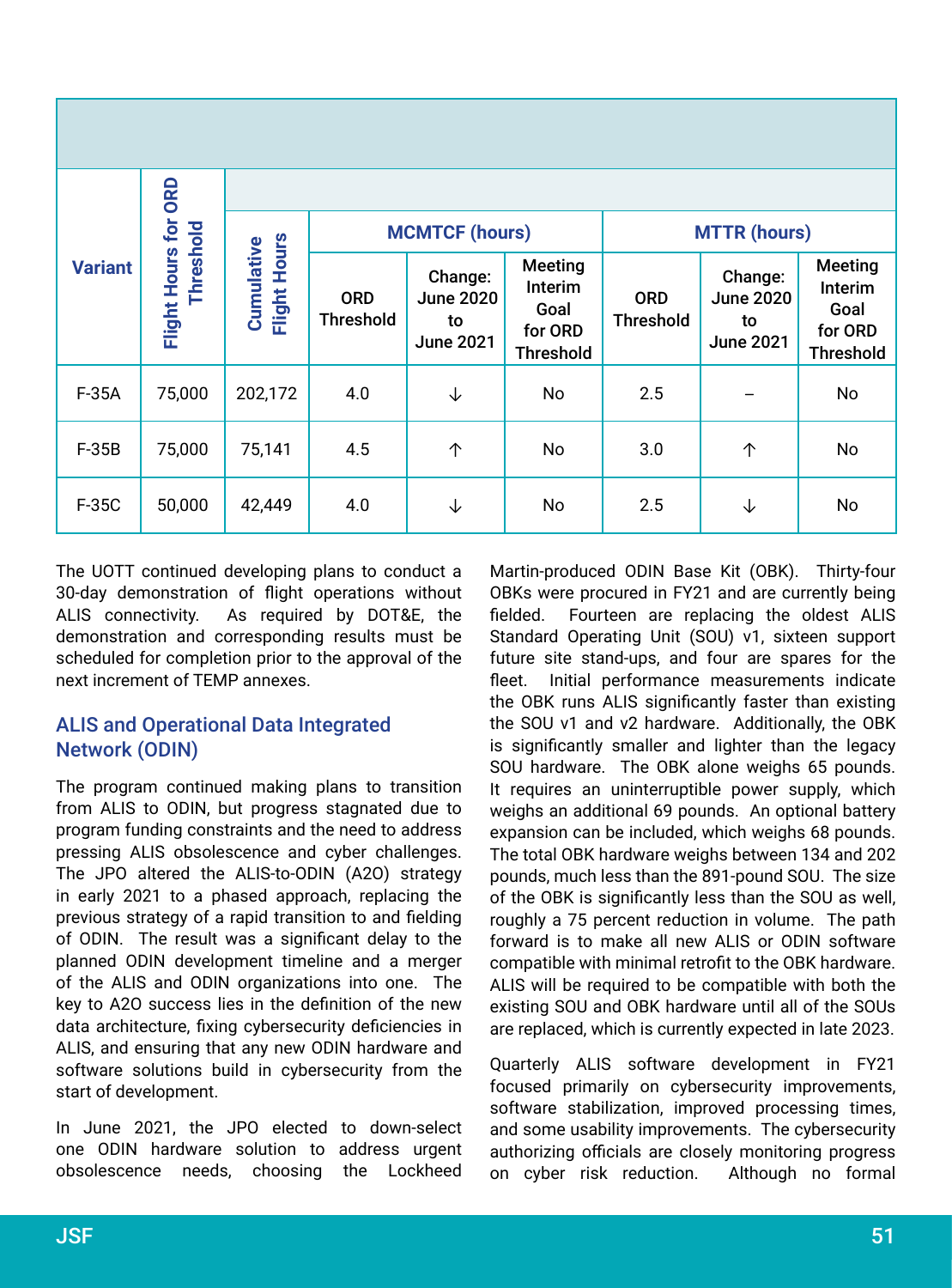operational test occurred apart from cybersecurity testing of the Mission Planning Support Environment described below, testing of ALIS software updates took place at the Integrated Test Force facility at Pauxent River, Maryland and the Operationally Representative Environment at Edwards Air Force Base, California. The Quarter 1 (Q1) approval for fleet release was granted in June 2021 and fielding is ongoing. The Q2 release was delayed due to issues found in flight test. It was subsequently loaded into the U.S. Central Point of Entry and Nellis Air Force Base OBK to begin an operational assessment prior to release to the fleet. The Q3 development is complete and ORE/Flight Test will be done in November. The Q4 release is in development. Both developmental and operational testing for ALIS and ODIN continue to be under-resourced, increasing risk to fielding and support. While the quarterly software development cycle that started in 2019 will continue into 2022, the program plans to transition the software release cycle to two releases per year.

The rate of spare parts with Electronic Equipment Logbooks arriving at warehouses ready for issue has historically been lower than the JPO goal of 90 percent. Recent JPO data show that this rate increased to between 80 and 90 percent.

Cybersecurity vulnerabilities and attack vectors found during testing of ALIS will need to be addressed by the program as data structures transition from ALIS to ODIN. Rigorous testing of data integrity will also be necessary to ensure a secure transition, testing that needs to be planned and documented for DOT&E approval. These steps will be critical to the success of A2O while also supporting operational unit day-to-day activities.

#### Cyber

While some cybersecurity-related system discrepancies have been resolved, cybersecurity testing during FY21 continued to demonstrate that some vulnerabilities identified during earlier testing periods remain in the system.

The UOTT cyber test teams conducted a Cooperative Vulnerability and Penetration Assessment on the Mission Planning Support Environment (MPSE) at Marine Corps Air Station Yuma, Arizona in July 2021 and an Adversarial Assessment on the MPSE at Eglin Air Force Base, Florida in September 2021. Both were conducted in accordance with DOT&E-approved test plans.

The UOTT worked with the JPO and stakeholders across the DOD to identify relevant scenarios, qualified test personnel, and adequate resources for conducting cybersecurity testing on AV components and support systems.

More testing is needed to assess the cybersecurity of the AV. Actual aircraft, as well as appropriate hardware- and software-in-the-loop facilities, must be used to facilitate operationally representative air vehicle cyber testing. To this end, the F-35 JPO arranged for an operationally representative F-35B AV at Naval Air Station Patuxent River, Maryland to facilitate testing.

The F-35 JPO intends to use a Security Development Operations and agile software construct with frequent software updates to the field in support of the ODIN path forward. The Block 4 construct of 30 and 40 series operational flight program software is also providing more frequent updates to the combat forces than SDD. An increased frequency of new software deployments may further stress the capacity of cybersecurity test teams to thoroughly evaluate each update. Under these new constructs, the importance of cybersecurity testing of the software development environments will increase.

In light of current cybersecurity threats and vulnerabilities, along with peer and near-peer threats to bases and communications, DOT&E required the F-35 program and Services to conduct testing of aircraft operations without access to the ALIS SOU for extended periods of time, with an objective of demonstrating the SOU-specified 30 days of operations. The program is currently planning for a test of the ALIS Contingency Operations Plan in late 2021 or early 2022, which will test standardized procedures for lack of connectivity scenarios.